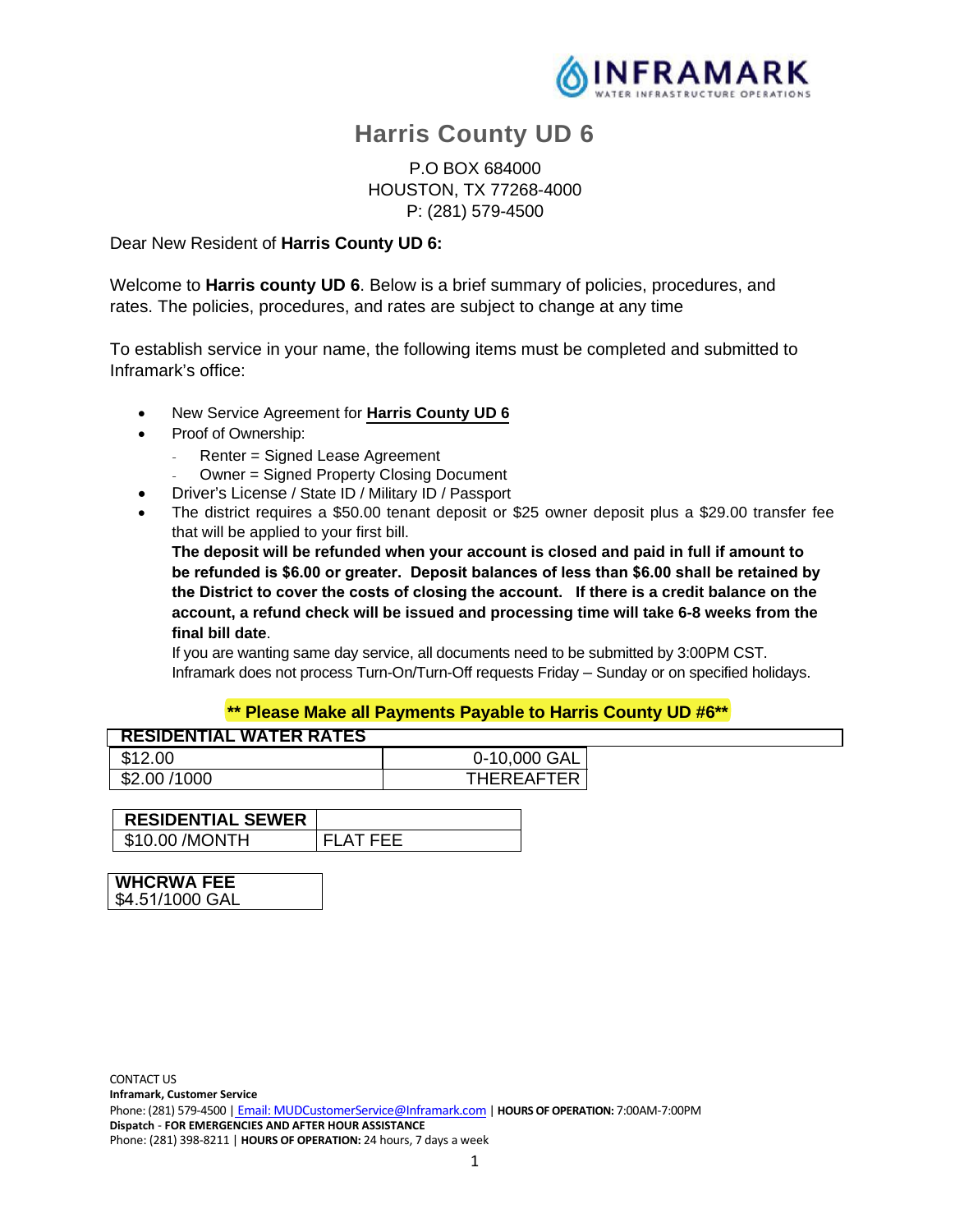

## **A 10% penalty will be assessed if payment is**

**received after the due date. This amount is shown in the "AFTER DUE DATE" section on your bill.**

## **Delinquent**

If your account becomes past due, a disconnection notice will be sent to your address that may include your past due and current balance. **A letter fee of \$7.50 and door tag fee of \$10.00**  will be assessed to your account and specified on the disconnection notice is the amount that is due to avoid termination of service. If full payment is not received as directed on the disconnection notice, your service will be disconnected. If service is disconnected, a **\$50.00 reconnection fee and delinquent deposit of \$75.00** will be added to your account. The full balance of your account will be required to restore service, payable by cashier's check or money order only. The payment for disconnection of service is due by 4:00PM CST Monday through Friday, to restore with same day service. If your district offers after-hour services, payments made after 4:00PM CST will be subject to after-hours fees.

*NOTE: Once an account is turned off due to a non-payment: Payments made online, by QR reader, over-the-phone, or mailed, are not acceptable forms of payment to restore services.*

# **Payment Options Note: A \$25.00 returned item fee will be added to your bill for a check payment that is returned or rejected by your financial institution.**

- **Online**
	- Payment Method:
		- Credit/Debit Card, convenience fee 3% of payment amount
		- Electronic Check, convenience fee of \$1.00
	- www.paymyinframarkbill.com

### **QR Readers "InstaPay"**

- Payment Method: Credit/Debit Card, convenience fee 3% of payment amount
- Electronic Check, convenience fee of \$1.00
- **Over-the-Phone**
	- Payment Method: Credit/Debit Card, convenience fee 3% of payment amount
	- Payment Method: Check, convenience fee of \$1.00
	- English: Select Option "1"
	- Spanish: Select Option "2"

### **Mail-In (Personal Check/Bill Pay)**

- ATTN TO: Harris County UD 6

P.O BOX 684000 Houston, TX, 77268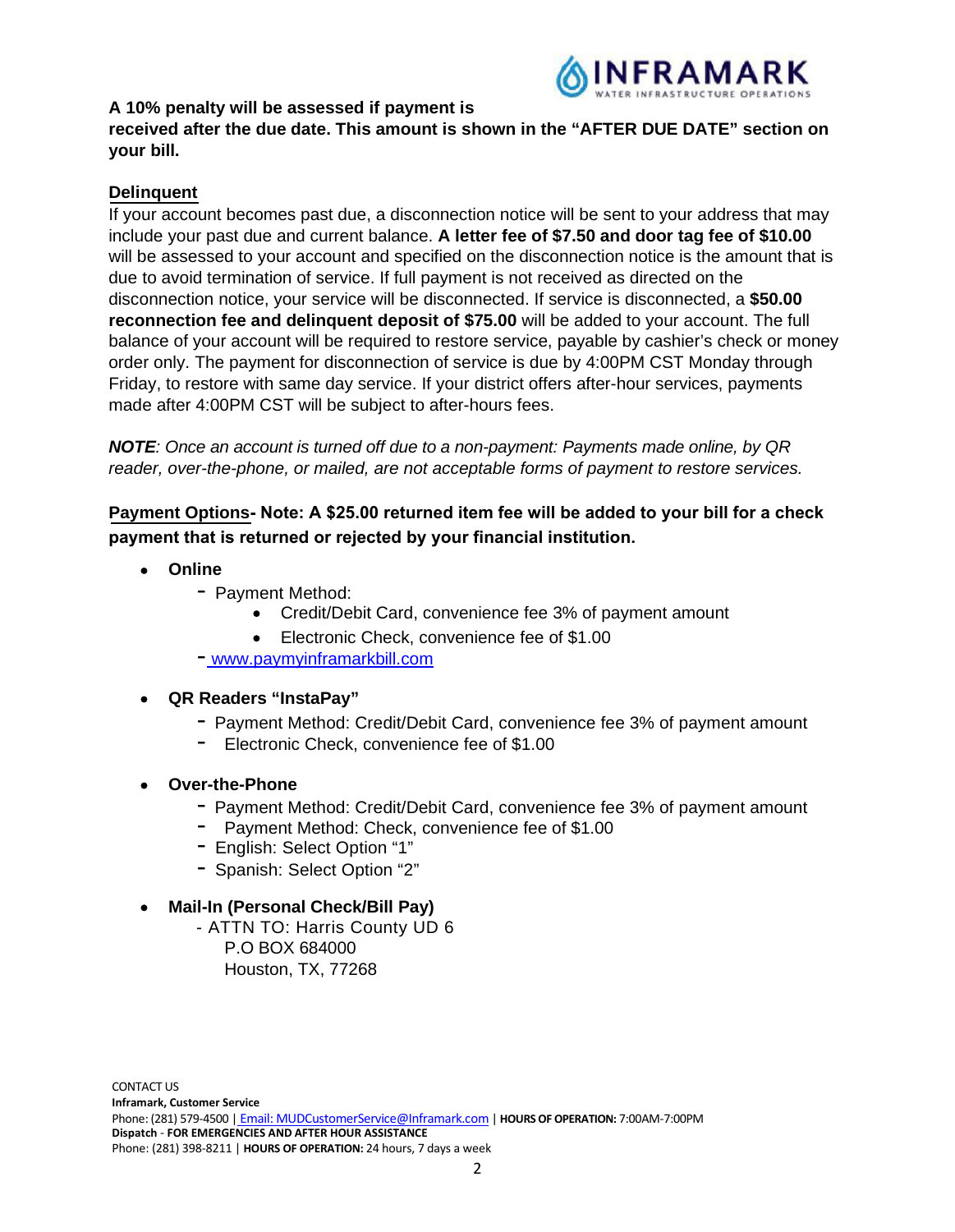

- **In-Person** 
	- Payment Method: Personal Check, Money Order or Cashier's Check Location: Inframark – Grandway West

(Entrance on North side of the Building) 2002 West Grand Parkway North, Suite 100 Katy, TX, 77449 Office Hours: 7:30AM – 5:00PM

## **Detailed Payment Instructions**

- **Online** 
	- Login to the payment portal website: www.paymyinframarkbill.com
	- Click "PAY BILL"
	- Enter "Amount to Pay" and Select "Payment Type"
	- Payment Method: Credit/Debit Card, Electronic Check
	- Click "CONTINUE WITH TRANSACTION"
	- Fill in "Payment Information" and Click "SUBMIT PAYMENT"
- **QR Readers "InstaPay"** 
	- Open vour QR Reader Application (one can be downloaded to your smart device from the App or Google Play stores)
	- Scan the Code
	- Proceed with the Payment Process
	- Payment Method: Credit/Debit Card

If you would like to enroll in the Auto-Pay program visit Inframark's customer portal at www.paymyinframarkbill.com, to enroll or give us a call for further assistance.

### **Posting of Payments**

# **IMPORTANT NOTICE**

Please note, initiated payment date or postmarked payment date is not equivalent to posted payment date.

The following type of payment general posting time frame, which is dependent on your bank's releasing fund policy and/or USPS delivery of mail.

Over-the-Phone, 48-72 hours

Electronic Checks (check-free payments), minimum 48-72 hours

Mail-in Checks (personal checks or bill pay), minimum 10 days

#### **Garbage and Sewer**

Garbage Service is NOT provided by **Harris County UD 6.** Please contact your garbage provider to establish service. Garbage Company WCA of Texas Phone: (281) 368-8397